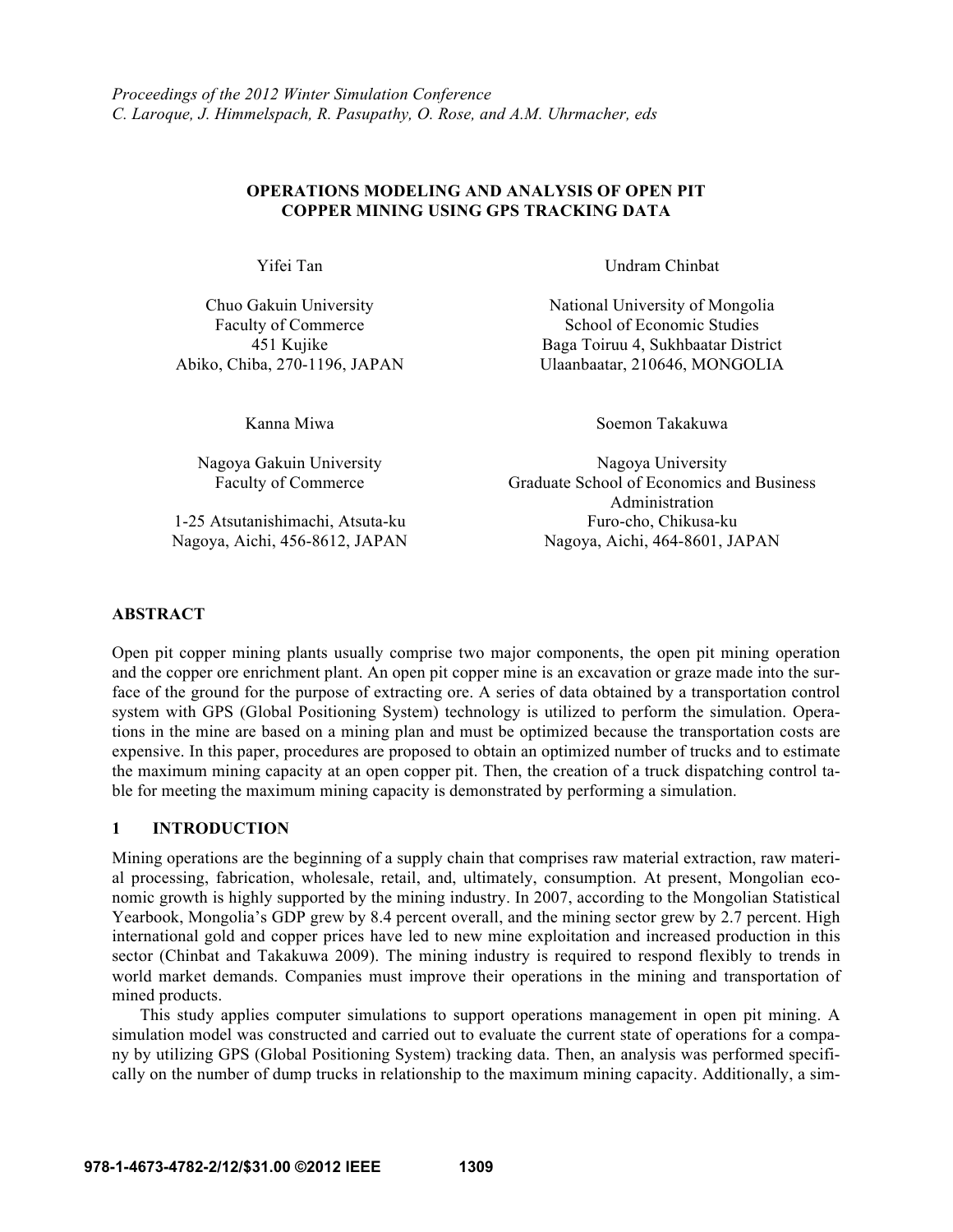ulation model was used to create a truck dispatching table in accordance with the maximum mining capacity.

#### **2 LITERATURE REVIEW**

There are two general approaches to mining: one method is known as open pit (i.e., surface) mining, and the other method is called underground mining. Surface mining, which can be used when the ore is close to the surface of the Earth, is an older and more productive method than underground mining. Despite the relatively lower fixed infrastructure cost of an open pit mine, surface mines necessitate a significant extraction of waste. A mine becomes cost prohibitive to operate when the ratio of the extracted waste to ore becomes too high, when the waste storage space is insufficient, when the pit walls fail, or when the environmental considerations outweigh the extraction benefits. When these issues are potential realities, underground mining is the method of choice (Newman et al. 2011).

The problems that face the mining industry are growing in both size and complexity. Production is dependent on geological position of the ore body and technology for extraction, which involves the use of expensive capital equipments. Simulations can be used to aid management in making decisions related to daily production and capital expenditures. Simulation based optimization has been performed in various cases in the mining industry, both for the open pit and underground mines. Kazakidis and Scoble (2003) stated that underground mines often face uncertainties in production planning; these uncertainties are associated with a variety of issues, such as the grade distribution, ground conditions, equipment reliability, infrastructure needs and the extraction method performance. Despite the best planning efforts, such operating uncertainty must be counter-balanced by the integration of a contingency plan to enhance flexibility in mining plants. Simulation models of an operations and materials handling system for an underground coal mine have been proposed to identify the bottleneck of a conveyance system to identify more efficient mining and conveyance methods (Miwa and Takakuwa 2011). Simulation based optimization was done by Chinbat and Takakuwa (2008) in an open pit mine Six sigma project to define, measure, analyze and improve the mining and enrichment processes. Another case study was performed to determine suitable numbers of drilling engineers and workers based on the open pit mine process (Chinbat and Takakuwa 2009).

Several studies related to open pit mining have been conducted on the operations and associated transportation systems. Bauer and Calder (1973) noted the need for realistic working models for the complexity of modern open pit load-haul-dump systems. Nenonen et al. (1981) studied an interactive computer model of truck/shovel operations in an open pit copper mine. Qing-Xia (1982) studied a computer simulation program of drill rigs and shovel operations in open pit mines. Truck haulage is the most common means of moving ore/waste in open pit mining operations, but it is usually the most expensive unit of operation in a truck-shovel mining system (Kolojna et al. 1993).

Burt et al. (2005) conducted a critical analysis of the various models used for surface mining operations, identifying important constraints and suitable objectives for an equipment selection model. They used a new mixed integer linear programming model that incorporates a linear approximation of the cost function. Fioroni et al. (2008) have proposed concurrent simulation and optimization models to achieve a feasible, reliable and accurate solution to the analysis and generation of a short-term planning schedule. Ercelebi and Bascetin (2009) studied shovel and truck operation models and optimization approaches for the allocation and dispatching of trucks under various operating conditions. They used closed queuing network theory for the allocation of trucks and linear programming (LP) for the purpose of dispatching trucks to shovels. Boland et al. (2009) proposed LP-based disaggregation approaches to solve a production scheduling problem regarding open pit mining. Subtil et al. (2011) proposed a multistage approach for dynamic truck dispatching in real open pit mine environments; the implementation was achieved with a commercial software package.

Additionally, GPS has been used to collecting data in real-time for simulation of heavy construction operations (Song et al. 2008). Navon and Shpatnitsky (2005) had developed a model to control road con-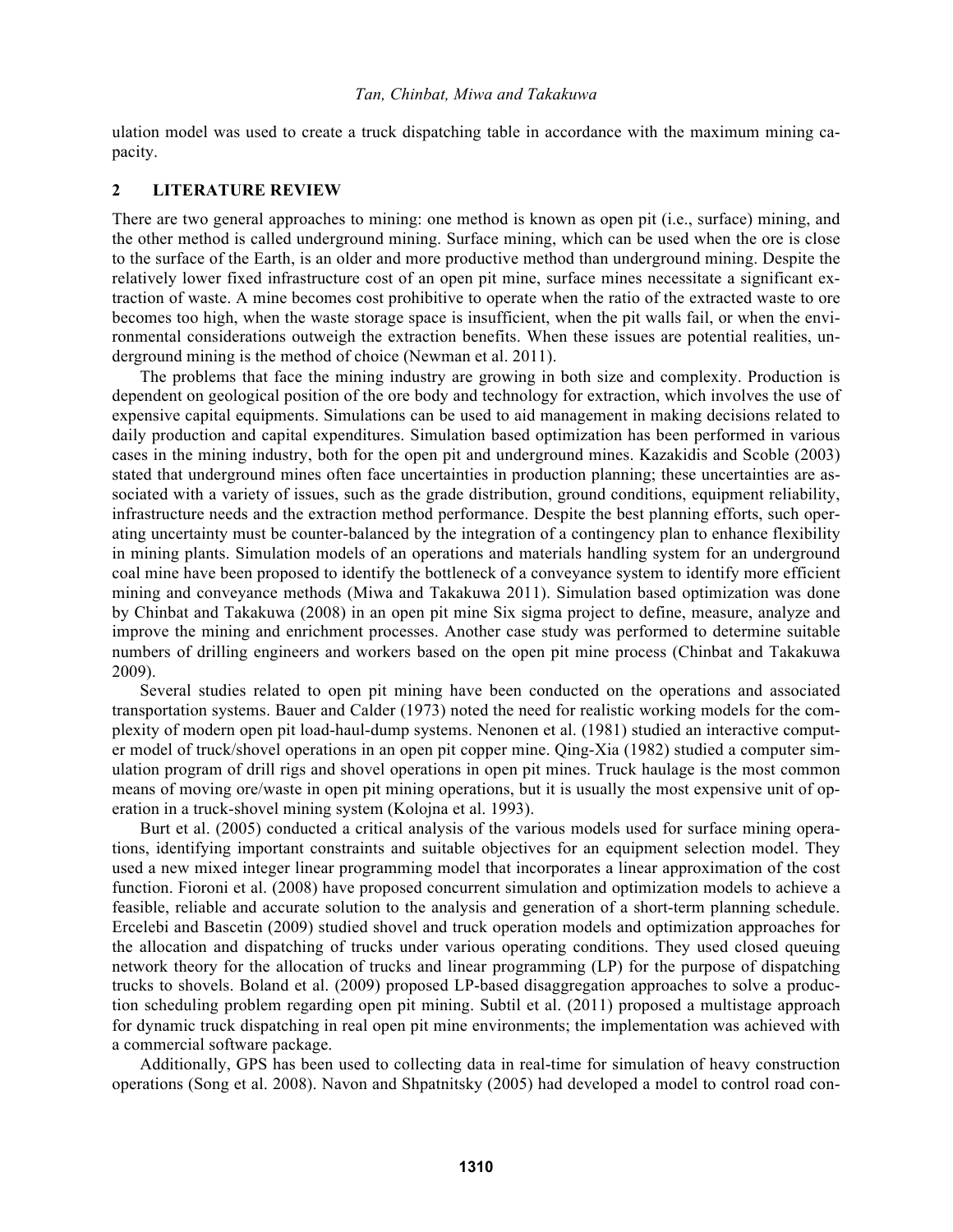struction project by using GPS for measuring the locations of construction equipment. Biles and Bilbrey (2004) have used GPS data for a simulation model of an inland waterway system.

# **3 AN OPEN PIT MINING OPERATION**

### **3.1 The Mining Company**

This study was conducted on one of the largest ore mining and ore processing companies in Asia. The mine and factory are located in Mongolia and have been in operation since 1978. At present, the factory processes 25 million tons of ore per year and produces over 530 thousand tons of copper concentrate and 3.0 thousand tons of molybdenum concentrate annually. Because of the factory's confidentiality requirements, we refer to the factory in this study as company "A."

Recently, in response to turmoil related to the global currency and financial markets, the price of copper has fluctuated dramatically. To increase the competitiveness of company "A" and to make the company flexible in its ability to respond to demands and trends in the international price of copper, it is important to improve the excavation and production systems. The following case study is part of a wider joint research project with company "A," which has the goal of improving the efficiency of the operations of mining and transportation in an open pit mine and in an ore enrichment plant. Simulations can help mining project managers to understand the behavior of the system and to optimize the system through various strategies by providing a visual and dynamic description (Chinbat and Takakuwa 2009). To support operations management in company "A," the computer simulation technique is applied.

# **3.2 Description of an Open Pit Mining Operation**

Similar to most mining plants, the production process of company "A" consists of two major components, the open pit mine and the copper ore enrichment plant. An open pit mine is an excavation or graze made into the surface of the ground for the purpose of extracting ore, also known as open-cast mining or opencut mining.

The contents of copper and molybdenum have changed since the mine began its operations. Over the course of years of mining, the content of copper has gradually decreased. Additionally, in this open pit mine, the contents of copper and molybdenum vary according to the altitude of the specific mining location. Specifically, the content of copper at low-altitude mining points, at which there has been deep digging, is lower. However, from the perspective of operational management, to preserve the product quality as well as to maintain a stable throughput, it is desirable that the content of copper in the ore is approximately stable. In this context, before feeding the ore into the enrichment process, it is necessary to mix the ore to yield an initially high copper and low ore content. Therefore, when creating a mining plan in accordance with a production plan, it is necessary to plan for both ores containing a low copper content and a higher copper content. In company "A", a plan for the mining site is developed by the geologist group section. Additionally, it is difficult to determine the best mining positions by considering the required percentage of copper and molybdenum contents required to meet the operations planning of a successful refinery.

A simplified process map of open pit mine in company "A" is shown in Figure 1. As seen in the figure, in this open pit mining operation, the drilling work is performed based on the mining plan. An explosion process is performed once every fifth day of the week. The drilling work is halted during the explosion process because of safety regulations. This process is expected to satisfy the following raw material demands of the copper enrichment plant. The detonated ore and soil will be loaded onto 130-ton dump trucks by one excavator for each feature. In company "A", there are 24 dump trucks, and all of the trucks can be used to transport either the ore or the soil from the mining points to the enrichment plant or to the disposal hills, respectively, in accordance with the instructions provided from the operation center. There are 13 soil disposal locations (hills) around the location of open pit mining. At the soil disposal locations, the soil is spread over the ground using a bulldozer to recover the environment. In the enrichment plant,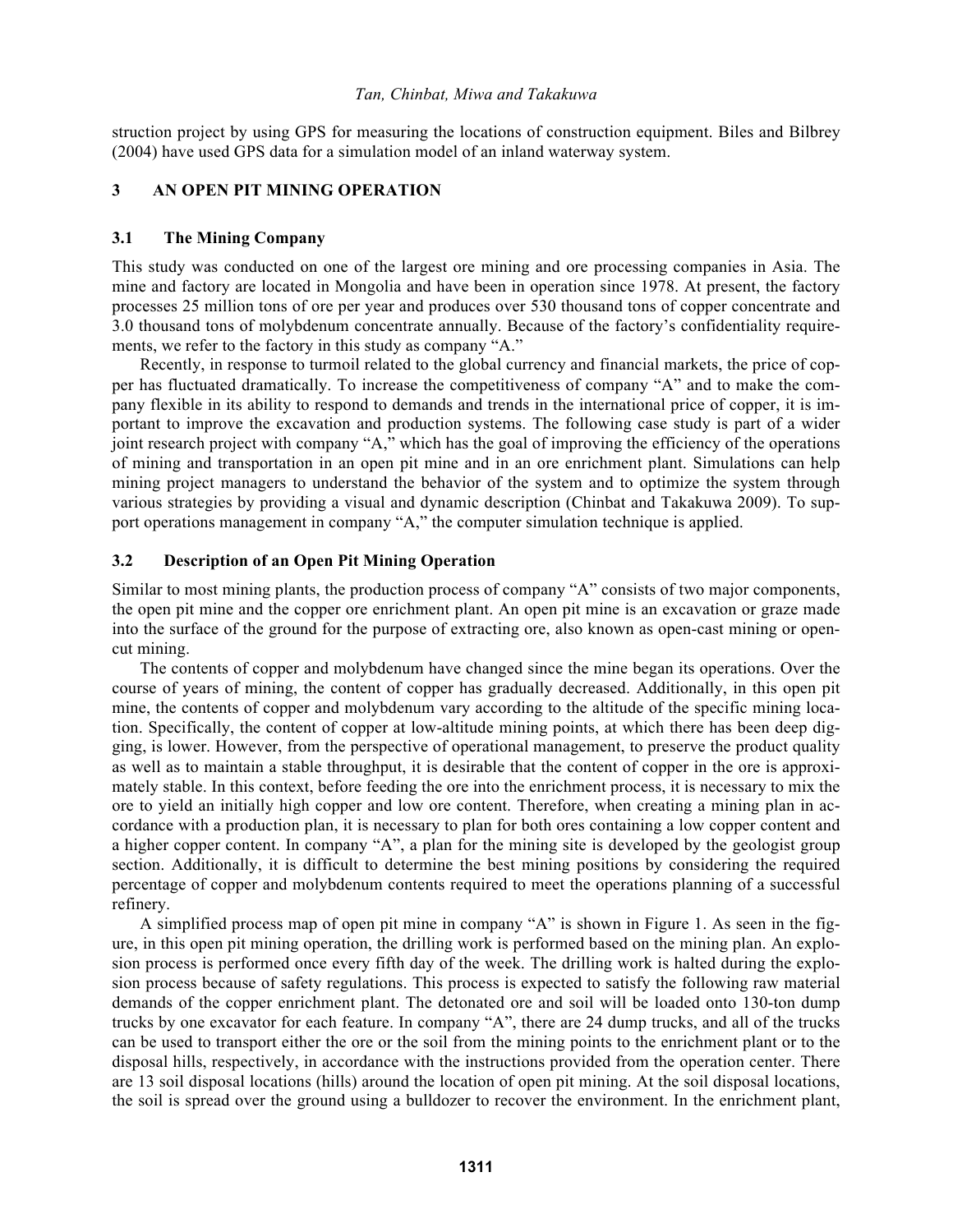there are two ore feeding entrances. When the ore is transported to the enrichment plant, the ore will then be fed to an ore feeding entrance according to the size (the diameter) of the ore; the concentrating processes are then performed inside the plant. Some of the operating parameters in this open pit mine are listed in Table 1. In Table 1, the parameters of some measures are briefly indicated in averaged values.

# **4 DATA AND SIMULATION MODELS**

#### **4.1 The Scope and Purpose of This Study**

The main purposes of this study on company "A" are to improve the factory production system and mining and to allow the system to flexibly respond to the demands and trends in the international price of copper. The first step toward this goal is the investigation and evaluation of the current state (As-Is) of the mining and factory production processes in company "A". Subsequently, the problems are identified, and



Figure 1: The simplified process map for open pit mining

| <b>Drillers</b>    |                                                                                                                                                                                                                                                                                       |                  |               |        |
|--------------------|---------------------------------------------------------------------------------------------------------------------------------------------------------------------------------------------------------------------------------------------------------------------------------------|------------------|---------------|--------|
|                    | Number of units held                                                                                                                                                                                                                                                                  | 5.               | units         |        |
|                    | Operation shifts                                                                                                                                                                                                                                                                      |                  | 2 shifts      |        |
| <b>Bulldozers</b>  |                                                                                                                                                                                                                                                                                       |                  |               |        |
|                    | Number of units held                                                                                                                                                                                                                                                                  | 2                | units         |        |
|                    | Operation shifts                                                                                                                                                                                                                                                                      |                  | 3 shifts      |        |
| <b>Excavators</b>  |                                                                                                                                                                                                                                                                                       |                  |               |        |
|                    | Number of units held                                                                                                                                                                                                                                                                  | 8                | units         |        |
|                    | Average productivity per hour                                                                                                                                                                                                                                                         |                  | 331.4 $m^3/h$ | 1)     |
|                    | Operation shifts                                                                                                                                                                                                                                                                      | 3                | shifts        |        |
|                    | Operators                                                                                                                                                                                                                                                                             | 30               |               |        |
| <b>Dump Trucks</b> |                                                                                                                                                                                                                                                                                       |                  |               |        |
|                    | Number of units held                                                                                                                                                                                                                                                                  | 24               | units         |        |
|                    | Capacity                                                                                                                                                                                                                                                                              | 130              | tons          |        |
|                    | Amount per transportation                                                                                                                                                                                                                                                             | TRIA(90,130,147) | tons          | 2)     |
|                    | Average distance in a one-way transportation                                                                                                                                                                                                                                          | 3.26             | km            | $_{1}$ |
|                    | Average velocity when loading                                                                                                                                                                                                                                                         | 24               | km/h          | 1)     |
|                    | Average velocity when unloading                                                                                                                                                                                                                                                       | 40               | km/h          | 1)     |
|                    | Operation shifts                                                                                                                                                                                                                                                                      | 3                | shifts        |        |
|                    | Operators                                                                                                                                                                                                                                                                             | 80               |               |        |
| <b>Shifts</b>      |                                                                                                                                                                                                                                                                                       |                  |               |        |
|                    | Shift No.1                                                                                                                                                                                                                                                                            | $8:00 - 16:00$   |               |        |
|                    | Shift No.2                                                                                                                                                                                                                                                                            | $16:00 - 24:00$  |               |        |
|                    | Shift No.2                                                                                                                                                                                                                                                                            | $24:00 - 8:00$   |               |        |
|                    | $N = 4 - 1$ , $N = 4 - 1$ , $N = 1$ , $N = 1$ , $N = 1$ , $N = 1$ , $N = 1$ , $N = 1$ , $N = 1$ , $N = 1$ , $N = 1$ , $N = 1$ , $N = 1$ , $N = 1$ , $N = 1$ , $N = 1$ , $N = 1$ , $N = 1$ , $N = 1$ , $N = 1$ , $N = 1$ , $N = 1$ , $N = 1$ , $N = 1$ , $N = 1$ , $N = 1$ , $N = 1$ , |                  |               |        |

Table 1: The list of the open pit mining operation parameters

Note: 1) Actually these measures have some variation.

2) TRIA indicates a triangular distribution.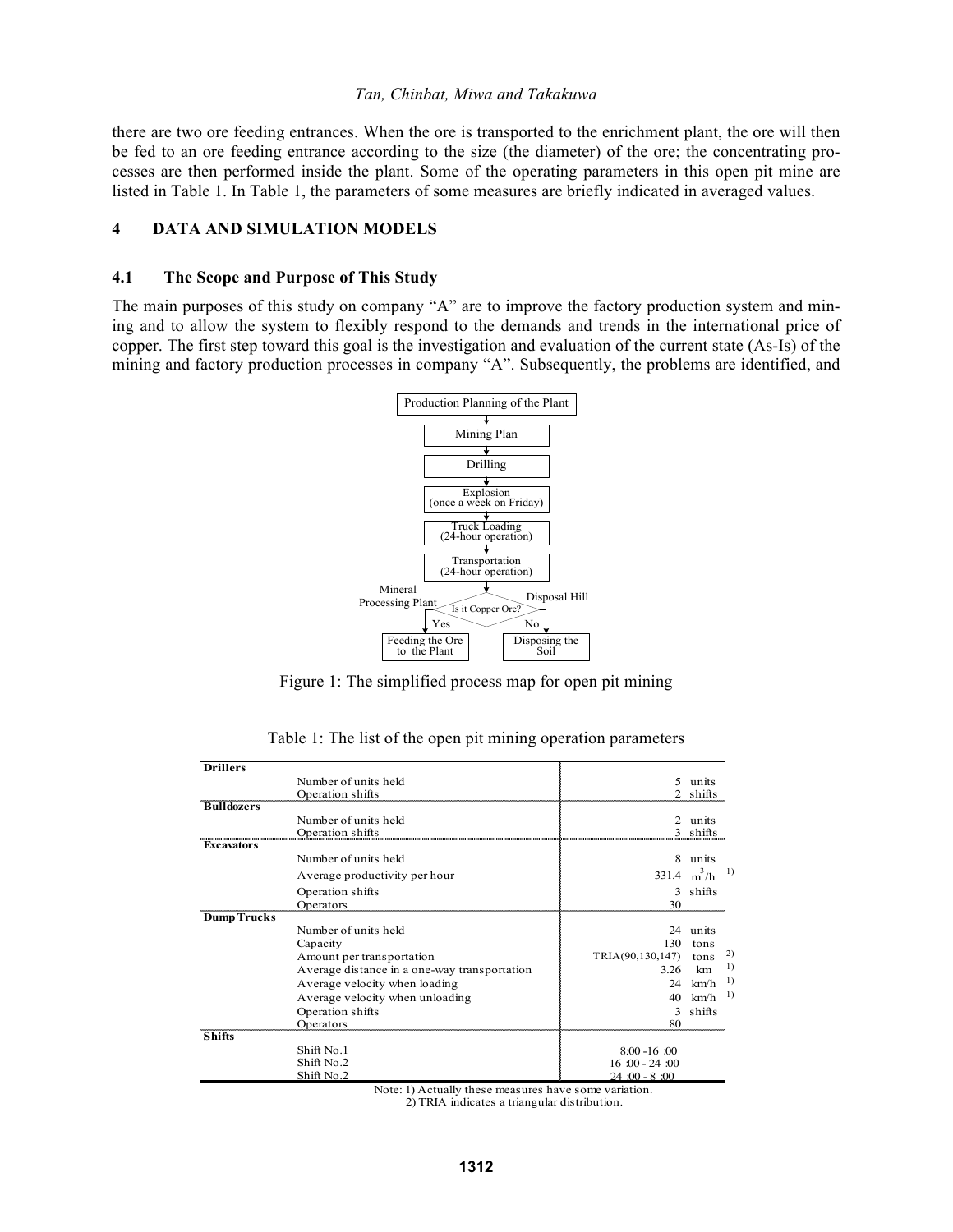an improvement plan (To-Be) will be devised. As explained previously, the mine plan is developed to keep with the production plan of the factory. Therefore, before carrying out a production plan for the enrichment plant, it is first necessary to determine the maximum mining capacity of the open pit. The mining capacity refers to the total amount of materials such as the waste and the ore that can be mined (Ramazan and Dimitrakopoulos 2004). As a starting point for this joint research project, we set the objectives of this study to the following three points (additionally, the scope of the study is limited to open pit mining):

- To understand and evaluate the current state (As-Is) of the open pit mining operation;
- To propose an improvement plan (To-Be) based on the evaluation of As-Is; and
- To estimate the maximum mining capacity of the open pit.

# **4.2 The Parameters and the Construction of the Simulation Model**

Simulation involves designing a model of a real system and then conducting experiments with the model for the purpose of understanding the behavior of the system and/or evaluating various strategies for the operation of the system (Shannon 1998). In this study, to achieve the above-mentioned research objectives, a simulation technique is adopted. The simulation model is programmed in Arena (Kelton, et al. 2010) and is then overlaid on a scaled mine layout. A few years ago, company "A" introduced a mining transportation control system that utilizes GPS technology. The GPS tracking data and other associated information are used to update the simulation in 1-minute intervals; the important parameters, such as the truck location, the fuel level in the tank, and the load weight, are shown on the open pit map. At the designated mining site, blasting is performed in one-week intervals (on Fridays). Hence, the simulation models are constructed from the operating data collected over the course of one week. Figure 2 shows the sample historical transportation data used in this study; the data were extracted from the database of the information system. Table 2 shows an excavator plan for one week. Table 3 shows an example of historic excavation data for a given week. These data were input into the simulation model as part of the simulation parameters.

The first step in constructing the As-Is simulation model is to understand the current state (As-Is) of operations. Subsequently, the As-Is model is utilized as the basis for experimental analysis. The output from the As-Is model is then analyzed to determine the problems and the potential bottlenecks. An alternative analysis based on the results from the As-Is model is devised, and the To-Be model is then built. Finally, the To-Be model is applied, and the effect of any improvements is investigated. Moreover, to estimate the maximum mining capacity of company "A," an experimental model for capacity testing must also be constructed. A screen image for running the As-Is simulation model is shown in Figure 3.

|        | A                    | B                    | E                     | H                   |                 | J                                | K                                        |                     | M.                   | N                |
|--------|----------------------|----------------------|-----------------------|---------------------|-----------------|----------------------------------|------------------------------------------|---------------------|----------------------|------------------|
|        |                      |                      | Time Unloading_       | <b>Transit Time</b> | Weight          | <b>Distance</b>                  | Averaged                                 | <b>Excavator</b>    | Unloading            | <b>Time for</b>  |
| 4      | Truck No_            | Time Laoding         |                       | (min.)              | $(\text{tons})$ | (km)<br>$\overline{\phantom{a}}$ | Speed (km/h)<br>$\overline{\phantom{a}}$ | No.<br>$\mathbf{v}$ | <b>Location</b><br>H | Unloading (min.) |
| 5      | 62                   | 2011/12/1 0:19       | 2011/12/1 0:31        | 11.6                | 111             | 2.53                             | 38.4                                     |                     | 20 KKD               | 03:57            |
| 6      | 55                   | 2011/12/1 0:21       | 2011/12/1 0:32        | 11.6                | 124             | 3.42                             | 24.2                                     |                     | 16 Waste 8           | 08:29            |
| 7      | 61                   | 2011/12/1 023        | 2011/12/1 0:34        | 11.0                | 129             | 2.65                             | 21.7                                     |                     | 18 KKD               | 07:20            |
| 8      | 38                   | 2011/12/1 0:24       | 2011/12/1 0:35        | 11.6                | 132             | 2.94                             | 26.1                                     |                     | 14 KKD               | 06:46            |
| 9      | 54                   | 2011/12/1 0:24       | 2011/12/1 0:37        | 12.7                | 139             | 3.01                             | 20.6                                     |                     | 20 KCI               | 08:45            |
| 10     | 59                   | 2011/12/1 024        | 2011/12/1 0:36        | 11.3                | 128             | 3.36                             | 24.6                                     |                     | 16 Waste 8           | 08:11            |
| 11     | 53                   | 2011/12/1 027        | 2011/12/1 0:39        | 11.8                | 126             | 3.44                             | 30.4                                     |                     | 16 Waste 8           | 06:47            |
| 12     | 60                   | 2011/12/1 0:28       | 2011/12/1 0:41        | 13.0                | 130             | 2.76                             | 12.7                                     |                     | <b>19 KKD</b>        | 13:00            |
| 13     | 48                   | 2011/12/1 0:28       | 2011/12/1 0:39        | 10.7                | 136             | 2.54                             | 22.5                                     |                     | 14 KCI               | 06:47            |
| 14     | 47                   | 2011/12/1 0:32       | 2011/12/1 0:45        | 12.1                | 132             | 3.12                             | 23.7                                     |                     | 14 KKD               | 07:54            |
| 15     | 46                   | 2011/12/1 0:33       | 2011/12/1 0:46        | 13.0                | 139             | 3.14                             | 22.3                                     |                     | 19 KKD               | 08:28            |
| $\sim$ | $\ddot{\phantom{0}}$ | $0.011$ $110$ $1100$ | 001111011014          | 11 <sub>0</sub>     | 121             | $\sim$ $\sim$ $\sim$             | $A + B$                                  |                     | $17$ Where $\Lambda$ | 05.20            |
|        |                      |                      |                       |                     |                 |                                  |                                          |                     |                      |                  |
| 8075   | 50                   | 2011/12/8 18:11      | 2011/12/8 18:22       | TU.6                | 122             | 2.91                             | 21.3                                     |                     | 14 KGI               | U8:12            |
| 8076   | 63                   | 2011/12/8 18:14      | 2011/12/8 18:25       | 10.7                | 118             | 2.88                             | 25.5                                     |                     | <b>14 KCI</b>        | 06:46            |
| 8077   | 47                   | 2011/12/8 18:17      | 2011/12/8 18:27       | 10.5                | 144             | 2.1                              | 19.4                                     |                     | 16 KKD               | 06:30            |
| 8078   | 64                   | 2011/12/8 18:18      | 2011/12/8 18:33       | 14.4                | 128             | 4.16                             | 24.6                                     |                     | 15 Waste 8           | 10:10            |
| 8079   | 49                   | 2011/12/8 18:22      | 2011/12/8 18:33       | 10.7                | 120             | 2.54                             | 20.0                                     |                     | 20 KKD               | 07:37            |
| 8080   | 56                   | 2011/12/8 18:27      | 2011/12/8 18:39       | 12.4                | 125             | 2.94                             | 20.8                                     |                     | 20 KCI               | 08:28            |
| 8081   | 52                   | 2011/12/8 18:27      | 2011/12/8 18:38       | 11.6                | 130             | 3.45                             | 25.3                                     |                     | 14 KKD               | 08:11            |
| 0000   | $\circ$ $\circ$      | 001111010101007      | $0.011$ (10.10.10.10) | 100                 | 100             | 0.00                             | $\triangle \Box A$                       |                     | 40 I/I/D             | 07.09            |

Figure 2: The selected tracking transportation data extracted from the database of the information system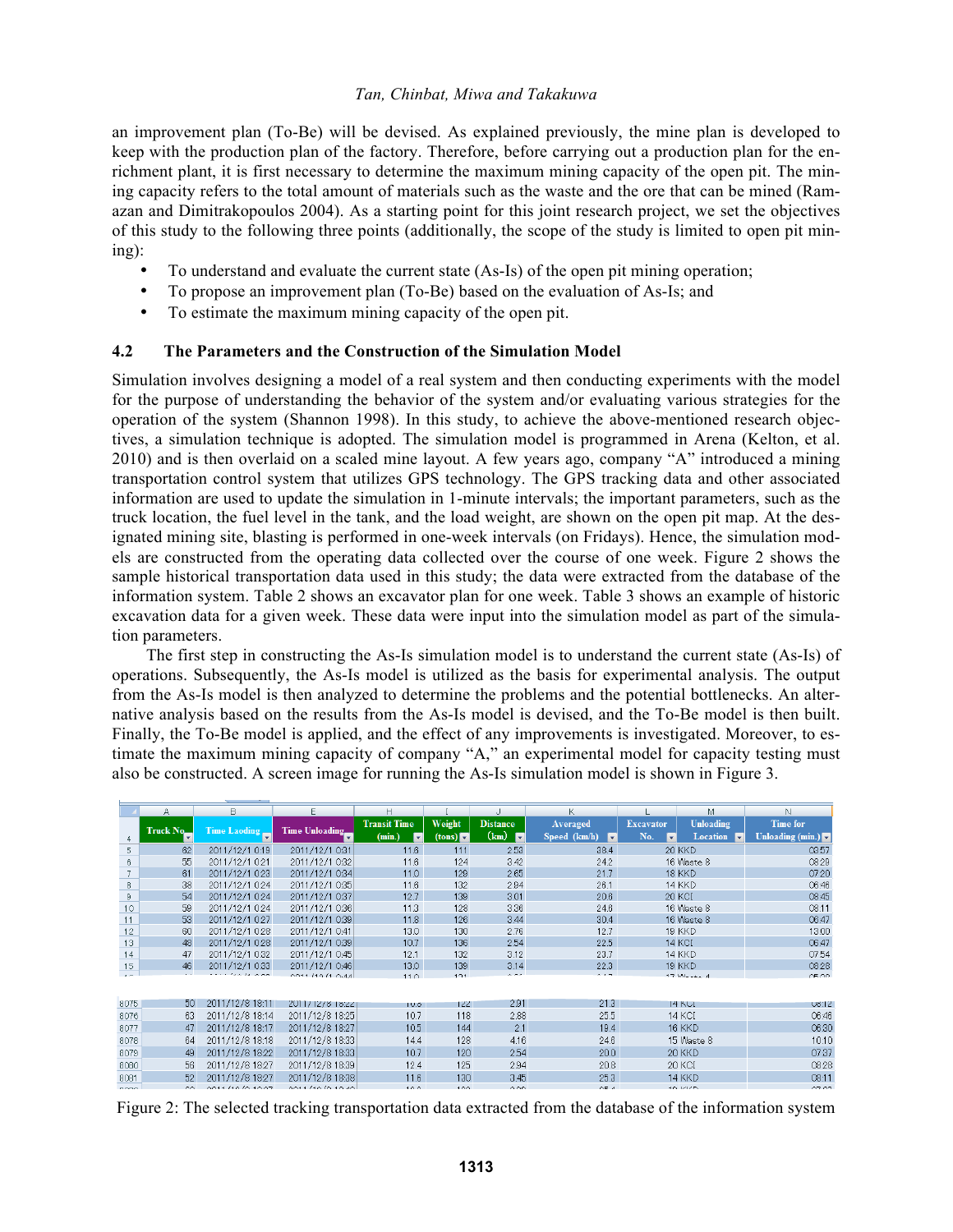| <b>Elevations and the No. of Mining Points</b> | <b>No. of Excavators</b> | <b>Disposal Soil (tons)</b> | Ore (tons) |
|------------------------------------------------|--------------------------|-----------------------------|------------|
| 1355.                                          |                          | 357,000                     |            |
| 1355                                           |                          | 459,000                     |            |
| 1355.                                          |                          | 56,100                      | 350.000    |
| 1325                                           |                          | 40,800                      | 280,000    |
| 1310                                           |                          | 91.800                      | 313,000    |
| 1310                                           |                          |                             | 103,000    |
| 1295                                           |                          | 63,750                      | 342,000    |
| 205                                            |                          | 40.800                      | 419,000    |
| 1280                                           |                          |                             |            |

### Table 2: The excavation plan for one week

Table 3: The selected GPS tracking data for excavation in a given week

| <b>Excavator</b> |                 |          | <b>Ore Feeding Entrance A   Ore Feeding Entrance B</b> |          | Disposal Hill (No. 4) |                  | Disposal Hill (No. 8) |          |  |
|------------------|-----------------|----------|--------------------------------------------------------|----------|-----------------------|------------------|-----------------------|----------|--|
| No.              | Amount of       | Distance | Amount of                                              | Distance | Amount of             | <b>Distance</b>  | Amount of             | Distance |  |
|                  | Excavation (tn) | (km)     | Excavation (tn)                                        | (km)     | Excavation (tn)       | (km)             | Excavation (tn)       | (km)     |  |
| 12               | 76519           | 2.14     | 8548                                                   | .58      |                       | 2.5              |                       | 2.28     |  |
| 14               | 121375          | 3.309    | 25542                                                  | 2.54     |                       | 6.5 <sup>1</sup> | 7681                  | 3.85     |  |
| 15               | 5965            | 2.84     | 1686                                                   | 3.25     |                       | 1.39             | 108919                | 4.11     |  |
| 16               | 45329           | 2.21     | 16235                                                  | 2.62     | 1201                  | 1.38             | 48769                 | 3.42     |  |
| 17               | 126             | 2.23     |                                                        | 2.62     | 146485                | 2.4              | 16796                 | 2.28     |  |
| 18               | 99590           | 2.65     | 14374                                                  | 3.08     |                       | 51               | 9809                  | 3.85     |  |
| 19               | 68223           | 3.22     | 22192                                                  | 3.64     |                       | 1.58             | 36398                 | 4.2      |  |
| 20               | 64241           | 2.55     | 23725                                                  | 2.92     |                       |                  | 47635                 | 3.72     |  |

(Note: The *Distance* indicates the distance between the specific excavator.)



Figure 3: Animation of the As-Is model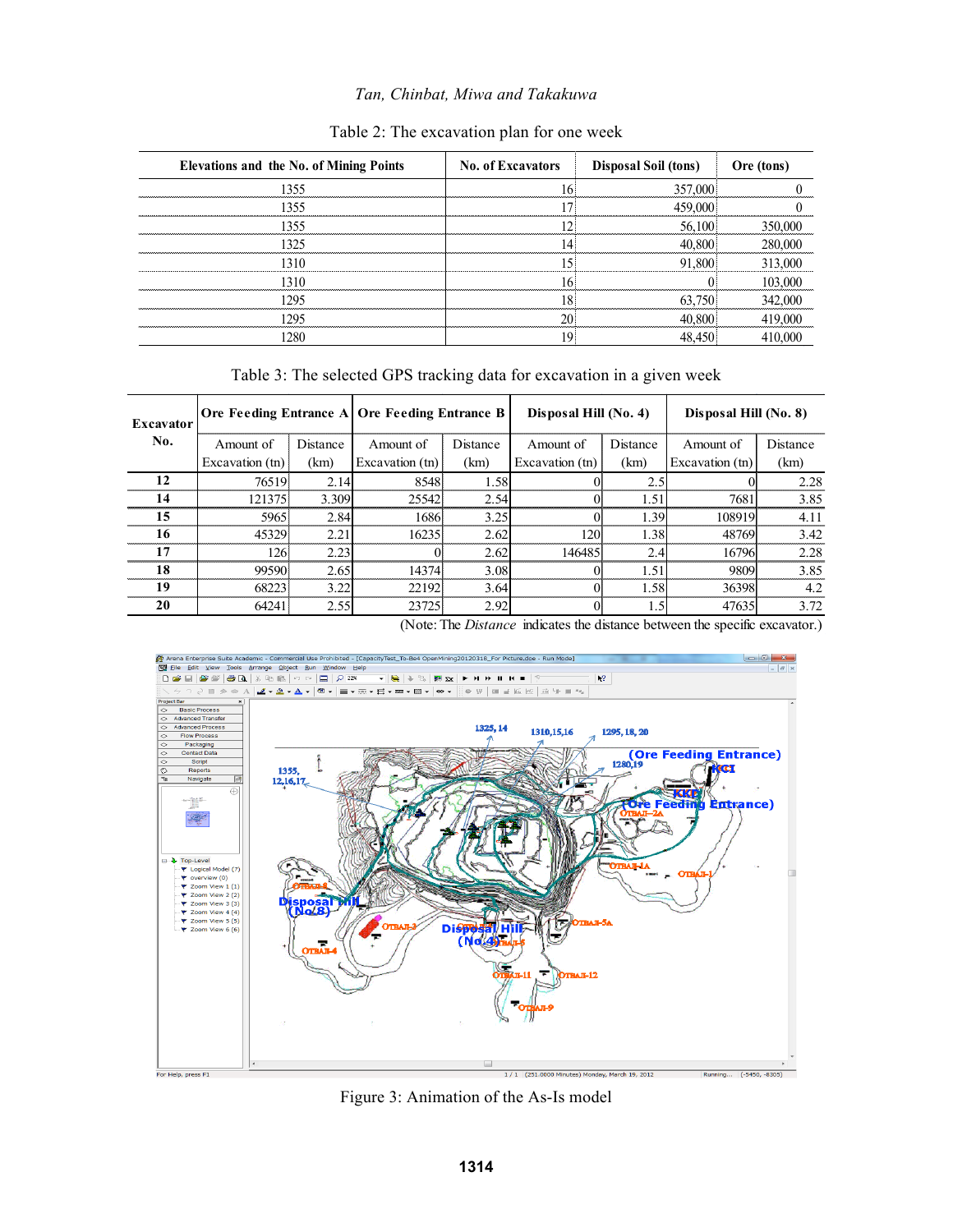# **5 SIMULATION ANALYSIS**

#### **5.1 The Results of Execution and Analysis of the As-Is Model**

After the As-Is model is built, validation of the model is accomplished through an interactive process between the company staff and the modeler; this interactive process compares the model's output with the real GPS tracking data. After confirming the reliability of the model, the simulation model is performed, and the results are analyzed. Table 4 shows the average execution results at the 95% confidence interval. The simulation is executed for a total of 30 replications.

The results in Table 4 demonstrate that the As-Is model was successful in transporting all of the planned volume by trucks within the specified amount of time; however, the scheduled utilization of the trucks was low (71.2%). These scenario results imply that an excess number of trucks were prepared compared to the amount of planned work. As previously demonstrated by many other studies, the transportation of materials represents approximately 50 percent of the operating cost of an open pit mine (Alarie and Gamache 2002; Ercelebi and Bascetin 2009). In the case of company "A", a dump truck with a loading capacity of 130 tons uses significant quantities of gasoline. Considering the cost from the perspective of operations management, let us now focus on the number of trucks to be operated in the designated open pit, and let us perform this analysis based on a concrete mining plan. OptQuest is used to determine the best value for one or multiple objective functions (Kleijnen and Wan 2007).

| <b>Obervation Intervals</b>                                                                    | Avg<br>Min<br>Max<br>95%CL                       |                       |  |  |  |
|------------------------------------------------------------------------------------------------|--------------------------------------------------|-----------------------|--|--|--|
| <b>Performance Indicators</b>                                                                  | $As-Is$                                          | <b>Historic Value</b> |  |  |  |
| Expected Excavation Plan for Ore (tons)                                                        | 593.670                                          |                       |  |  |  |
| Expected Excavation Plan for Soil (tons)                                                       | 422.612                                          |                       |  |  |  |
| The Length of Simulation / Total Time Taken<br>to Complete the Expected Excavation Plan (min.) | $11,442$ $11,532$ $11,594$<br>$11,519$ $11,545$  | 11,502                |  |  |  |
| Total Weight of the Transported Ore (tons)                                                     | 593.670<br>593,670 593,670<br>593,670 593,670    | 593,670               |  |  |  |
| Total Weight of the Transported Soil (tons)                                                    | 422,612<br>422,612<br>422,612<br>422,612         | 422,612               |  |  |  |
| Average Weight per Transportation (tons)                                                       | $\frac{122}{1}$ 152<br>0 <sub>F</sub><br>122 122 | 122                   |  |  |  |
| Number of Transportations (round trips)                                                        | 8,347<br>8,347   8,347<br>8.347 8.347            | 8,347                 |  |  |  |
| Average Transportation Time Spent in a Single Trip (min.)                                      | $4.5 + 11.5$<br>$-121.6$<br>114115               | 11.8                  |  |  |  |
| Average Truck Scheduled Utilization (%)                                                        | - 95.8<br>70.8 71.7                              | Not available         |  |  |  |

Table 4: The execution result of the As-Is model

To use OptQuest, the appropriate objective and a series of constraints must first be determined. In this optimization problem, the objective is to minimize the cost of the trucks (the transportation cost); the planned excavation (ore: 593,670 tons, waste soil: 422,612 tons) must be performed within a specified time (in this case, 11,520 minutes). Thus, the optimization model in OptQuest is described as follows:

#### **Minimize:**

The number of trucks (*NT*)

#### **Subject to:**

 $(1)$  1 $\leq$ NT $\leq$ 24;  $(2)$   $O_t \geq 593,670$  tons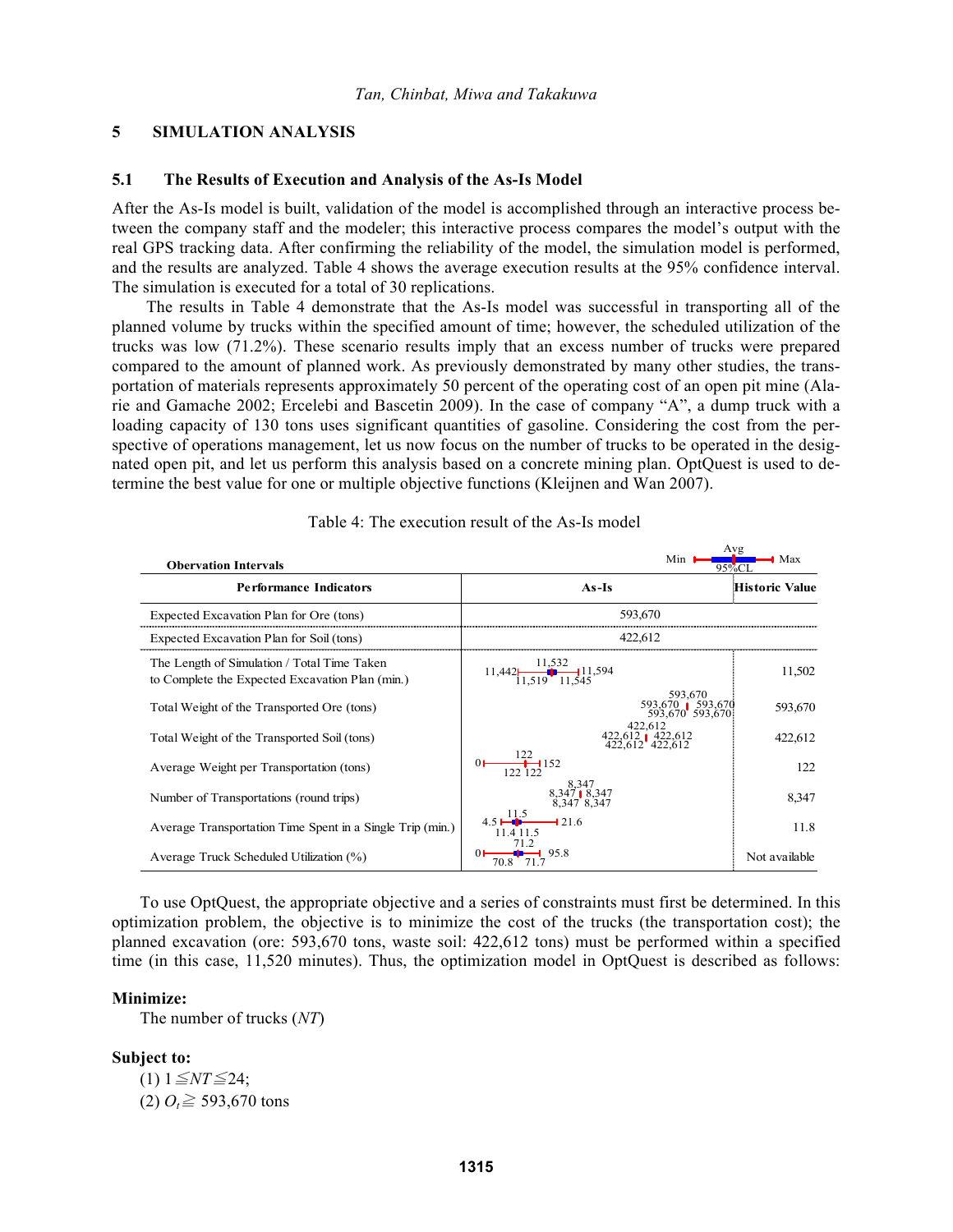$(3) S_t \ge 422,612 \text{ tons}$ 

(4)  $T_s \le 11,520$  minutes

where

*NT*: number of trucks,

 $O_t$ : total amount of transported ore,

*St* : total amount of transported waste soil,

*Ts* : length of time of simulation run.

The completed optimal solution for this model was determined. In contrast to the current number of trucks, which is 24 in the As-Is model, the optimal number obtained by OptQuest is 19.

### **5.2 The Scenarios and the To-Be Model**

After the optimal number of trucks was obtained from OptQuest, the To-Be model was built and executed to include the modified logic with respect to the number of trucks. Then, by varying the number of trucks from 12 to 25, additional simulation experiments were executed to examine the relationship between the mined volume and the track utilization. Figure 4 shows the results of the sensitivity analysis.



Figure 4: The sensitivity analysis of truck utilization and transported excavation as a function of the number of trucks.

# **5.3 An Estimation of the Maximum Mining Capacity**

Another important objective of this work is to estimate the maximum mining capacity. As previously mentioned, knowledge of the maximum capacity of the open pit is also significant for planning the production of the enrichment plant. In this study, the maximum mining capacity is considered to be the achievement under the conditions of full operation with maximum utilization efficiency for the current facilities. Table 1 shows the machines and human resources that are currently held by company "A." To estimate the mining capacity of the open pit, it is necessary to construct another simulation model, called the *To-Be (Capacity Test) model*, which will work as the foundation for capacity testing, which is based on the To-Be model.

Before the To-Be (Capacity Test) model can be constructed, several preparatory processes must be performed. One of the most important processes is referred to as the process of entity generation. Similar to the As-Is and To-Be models, in the revised To-Be model (the Capacity Test), the *ore* and *soil* entities are also used. Additionally, the attribute of *weight* with a value of *one ton* is assigned to each of these entities. As previously mentioned, in this open pit mine, the contents of copper and molybdenum vary de-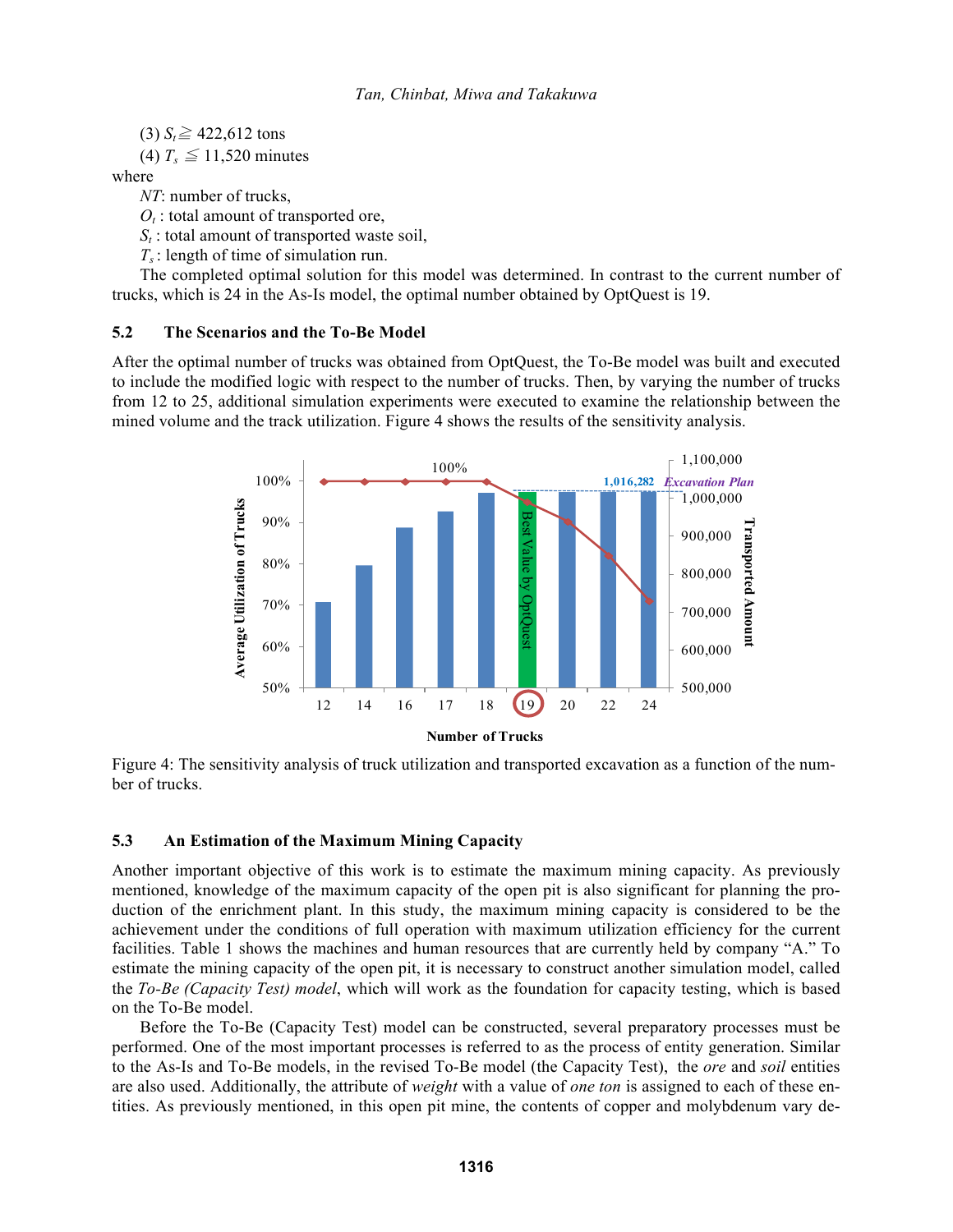pending on the altitude of the mining points. Thus, to simplify the problem, we make the assumption that the mineral content and the ratio between the ore and soil contained in the new model have the same values as those in the To-Be and the As-Is models.

Although there are many approaches for entity generation, in this study, the entities in the To-Be (Capacity Test) model are generated using the following processes:

- 1. The observation and analysis of the realistic output or the historical data, followed by the calculation of the ratio of ore and soil contained at each mining point.
- 2. The observation and analysis of the realistic output or the historical data at each excavator for the calculation of the rate to each destination by the mining points.
- 3. The collective generation of the entities, followed by the classification and assignment of the entities to the system according to the rates (the percentages) obtained using the two steps mentioned above.

As shown in Figure 1, in the mining system of company "A", an explosion process is held once every Friday based on the plan. During the rest of the week, the dump trucks then focus on transporting the ore and the soil between the designated mining points and either the enrichment plant or the disposal hills. All of the excavation planning for both the ore and the soil must be finished within the stipulated time. In this context, if the execution time length of the simulation is fixed as a constant, then the maximum number of entities entering the system can be considered to be the maximum mining capacity of the open pit for all of the running scenarios that satisfy the condition that the number of entities entering the system is equal to the number of entities leaving the system. Even if the number of entities entering the system exceeds the mining capacity, i.e., the trucks are already operating at full capacity (the utilization of each truck is at 100%), the excess entities (the *ore* and *soil*) will not proceed and cannot be detached from the system.

Based on the historical transportation data on the trucks and an excavation plan with a period of eight days, the maximum mining capacity of company "A" over eight days (or 11,520 minutes) can be estimated.

In this study, OptQuest is adopted once more to estimate the maximum mining capacity. The optimization model in OptQuest is described as follows:

#### **Maximize:**

The entity number sent to the system (*Ne*)

#### **Subject to:**

 $(1)$   $N_o = N_e$ (2)  $T_s = 11,520$  minutes

where

*Ne*: entity number sent to the system (which is equal to the *Expected Excavation Plan*),

*No:* entity number exiting the system (which is equal to the *Total Transported Amount*), and

*Ts* : length of time of the simulation run.

The To-Be (Capacity Test) model took approximately 20 minutes to run once in OptQuest. Finally, OptQuest determined a completed optimal solution of  $N_e = 1,502,334$ . According to this result, the maximum mining capacity for eight days in this open pit can be estimated to be 1,502,334 tons. Additionally, the simulation model is used to validate the solution provided by OptQuest. In addition, the maximum mining capacity found through the analysis was given to company "A", and the company managers found our results agreeable; that is, they found the suggested capacity to be reasonable and convincing. A portion of the truck dispatching control table output by the To-Be (Capacity Test) model, which can be used to achieve the maximum mining capacity of 1,502,334 tons, is shown in Figure 5.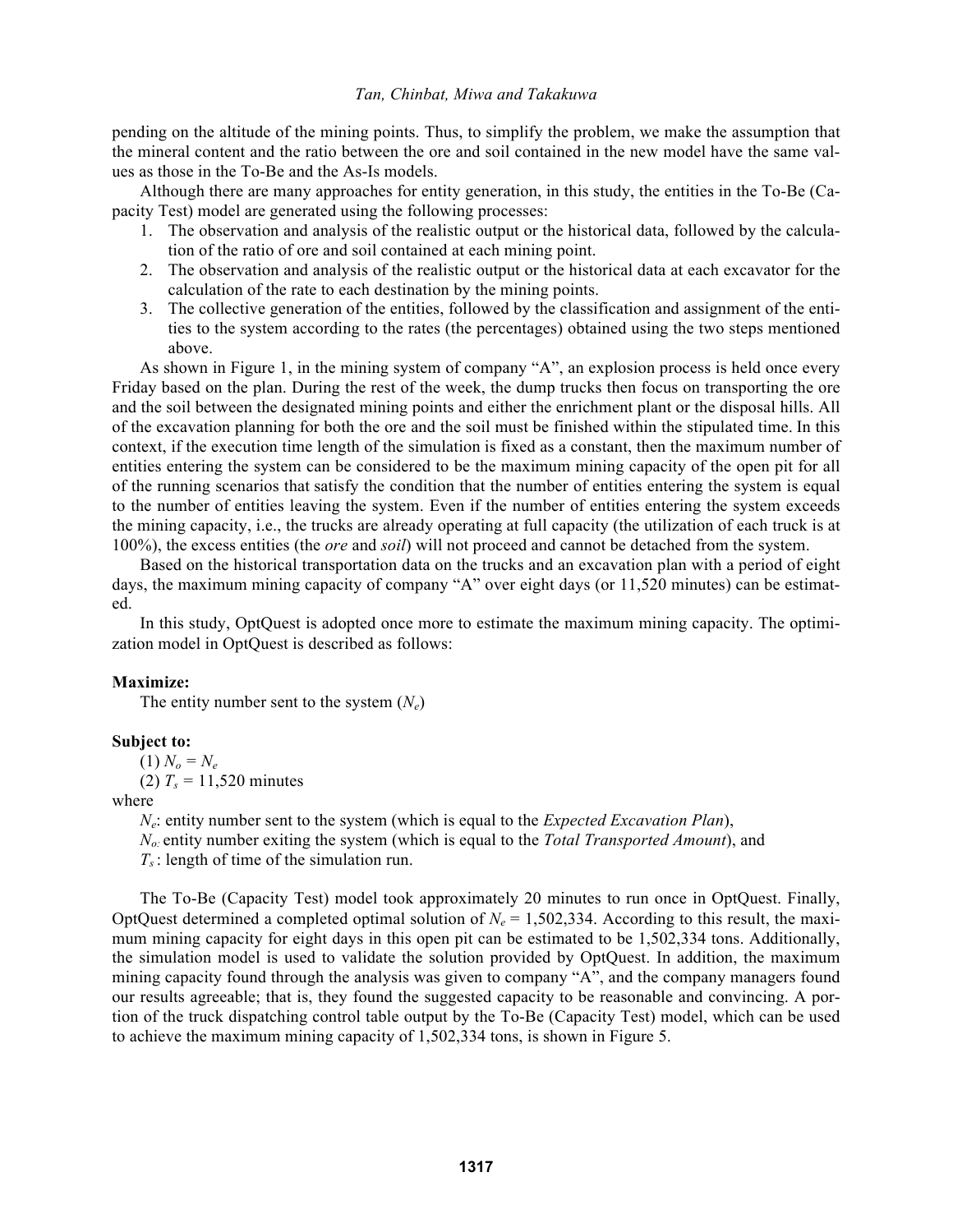|      | 挿入<br>ホーム              | ページレイアウト<br>数式     | データ<br>校閲<br>表示   | アドイン<br>開発<br>Acrobat         |        |                              | $\odot - \circ$          |  |
|------|------------------------|--------------------|-------------------|-------------------------------|--------|------------------------------|--------------------------|--|
|      | L3<br>$\mathbf{v}$ (a) | $f_x$              |                   |                               |        |                              |                          |  |
|      | A                      | R.                 | C                 | F                             | F      | G                            |                          |  |
|      | <b>Time Loading</b>    | <b>Dump Trucks</b> | <b>Assigned</b>   | <b>Loading Location &amp;</b> | Weight | <b>Unloading Location</b>    | <b>Time Unloading</b>    |  |
| 3    |                        | No.<br>≂           | <b>Driver No.</b> | <b>Excavator No.</b>          | ≂      |                              | $\overline{\phantom{a}}$ |  |
| 8528 | 2012/3/5 22:55         |                    | 12                | 17                            | 128    | Disposal Hill No.8           | 2012/3/5 23:11           |  |
| 8529 | 2012/3/5 22:55         | 4                  | 16                | 16                            | 128    | Disposal Hill No.4           | 2012/3/5 23:06           |  |
| 8530 | 2012/3/5 22:55         | 18                 | 13                | 17                            | 120    | Disposal Hill No.8           | 2012/3/5 23:12           |  |
| 8531 | 2012/3/5 22:56         | 22                 | 14                | 17                            | 102    | Disposal Hill No.8           | 2012/3/5 23:11           |  |
| 8532 | 2012/3/5 22:57         | 8                  | 17                | 17                            | 101    | Disposal Hill No.4           | 2012/3/5 23:10           |  |
| 8533 | 2012/3/5 22:57         | 21                 | 19                | 17                            | 108    | Disposal Hill No.4           | 2012/3/5 23:11           |  |
| 8534 | 2012/3/5 22:57         | $\overline{2}$     | 20                | 20                            | 123    | Ore Feeding Entrance A (KKD) | 2012/3/5 23:16           |  |
| 8535 | 2012/3/5 22:59         | 3                  | 21                | 20                            | 129    | Ore Feeding Entrance B (KCI) | 2012/3/5 23:15           |  |
| 8536 | 2012/3/5 23:00         | 6                  | 23                | 17                            | 132    | Disposal Hill No.8           | 2012/3/5 23:15           |  |
| 8537 | 2012/3/5 23:03         | 16                 |                   | 17                            | 121    | Disposal Hill No.8           | 2012/3/5 23:17           |  |
| 8538 | 2012/3/5 23:03         | 15                 | 18                | 16                            | 120    | Disposal Hill No.8           | 2012/3/5 23:23           |  |
| 8539 | 2012/3/5 23:03         | 7                  | 22                | 16                            | 127    | Disposal Hill No.4           | 2012/3/5 23:15           |  |
| 8540 | 2012/3/5 23:05         | 14                 | $\overline{2}$    | 17                            | 118    | Disposal Hill No.8           | 2012/3/5 23:20           |  |
| 8541 | 2012/3/5 23:05         | 23                 | 3                 | 17                            | 96     | Disposal Hill No.4           | 2012/3/5 23:19           |  |
| 8542 | 2012/3/5 23:06         | 24                 | 5                 | 17                            | 139    | Disposal Hill No.8           | 2012/3/5 23:19           |  |
| 8543 | 2012/3/5 23:06         | 17                 | 24                | 16                            | 123    | Disposal Hill No.4           | 2012/3/5 23:15           |  |
| 8544 | 2012/3/5 23:07         | 12                 | 8                 | 16                            | 139    | Ore Feeding Entrance A (KKD) | 2012/3/5 23:24           |  |

Figure 5: Truck dispatching in the control table output from the *To-Be (Capacity Test)* model (Partial)

# **6 CONCLUSIONS**

A computer simulation technique was applied to support operations management in a large-scale open pit copper mine where a significant amount of dump trucks were operated to convey ore from the mining site to the entrance of a successful refinery. A simulation model was constructed and executed by utilizing GPS tracking data on dump truck movement. Analysis on the number of dump trucks was performed as an application based on the constructed As-Is model. It was found that an equivalent performance could be achieved with fewer dump trucks than the number currently operated. Additionally, a simulation was used to create a truck dispatch control table to meet the maximum mining capacity. Simulations can help mining project managers understand the behavior of the system, allowing for the optimization of a system through various strategies by providing visual and dynamic descriptions.

# **ACKNOWLEDGMENTS**

This research was supported by the Grant-in-Aid for the Asian CORE Program "Manufacturing and Environmental Management in East Asia" and the Grant-in-Aid for Scientific Research (B) (No. 233301216) "Mongolian Mining Projects and Global Logistics" of the Japan Society for the Promotion of Science (JSPS). This work was conducted jointly by the National University of Mongolia and Nagoya University. The sample data used in this paper for representing the mining operations are fictitious.

# **REFERENCES**

- Alarie, S. and M. Gamache, 2002. "Overview of solution strategies used in truck dispatching systems for open pit mines." *International Journal of Surface Mining, Reclamation and Environment* 16:59-76.
- Bauer, A., and P. N. Calder. 1973. "Planning Open pit Mining Operations Using Simulation." In *APCOM 1973,* 273-298. Johannesburg: South Africa Institute of Mining and Metallurgy.
- Biles, W. E. and J. K. Bilbrey. 2004. "Integration of Simulation and Geographic Information Systems: Modeling Traffic Flow on Inland Waterways." In *Proceedings of the 2004 Winter Simulation Conference*, ed. R. G. Ingalls, M. D. Rossetti, J. S. Smith, and H. A. Peters, 1392-1398. Piscataway, New Jersey: Institute of Electrical and Electronics Engineers, Inc.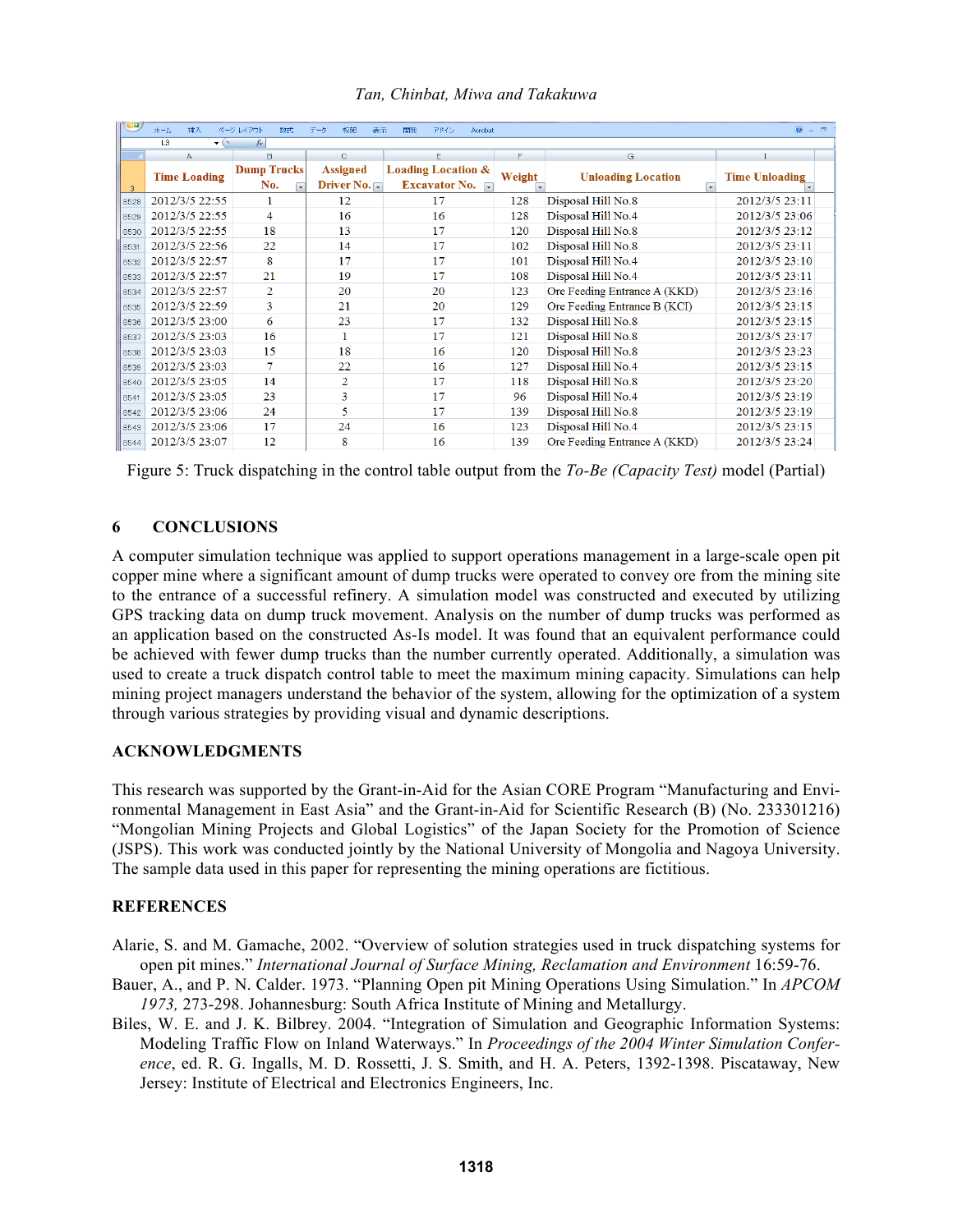- Boland, N., I. Dumitrescu, G. Froyland, and A. M. Gleixner. 2009. "LP-based Disaggregation Approaches to Solving the Open pit Mining Production Scheduling Problem With Block Processing Selectivity." *Computers & Operations Research* 36: 1064-1089.
- Burt, C., L. Caccetta, S. Hill, and P. Welgama. 2005. "Models for Mining Equipment Selection." In *Proceedings of MODSIM 2005 International Congress on Modelling and Simulation*, ed. Zerger, A., and R. M. Argent, 170-176.
- Chinbat, U., and S. Takakuwa. 2008. "Using Operation Process Simulation for a Six Sigma Project of Mining and Iron Production Factory." In *Proceedings of the 2008 Winter Simulation Conference*, ed. S. J. Mason, R. R. Hill, L. Monch, O. Rose, T. Jefferson, And J. W. Fowler, 2431–2438. Piscataway, New Jersey: Institute of Electrical and Electronics Engineers, Inc.
- Chinbat, U., and S. Takakuwa. 2009. "Using Simulation Analysis for Mining Project Risk Management." In *Proceedings of the 2009 Winter Simulation Conference*, Edited by M. D. Rossetti, R. R. Hill, B. Johansson, A. Dunkin and R. G. Ingalls, 2612–2623. Piscataway, New Jersey: Institute of Electrical and Electronics Engineers, Inc.
- Ercelebi, S. G. and A. Bascetin. 2009. "Optimization of shovel-truck system for surface mining." *Journal of The Southern African Institute of Mining and Metallurgy* 109:433-439.
- Fioroni, M. M., L. A. G. Franzese, T. J. Bianchi, L. Ezawa, L. R. Pinto, de Miranda, and J. Gilberto. 2008. "Concurrent Simulation and Optimization Models for Mining Planning." In *Proceedings of the 2008 on Winter Simulation Conference*, ed. S. J. Mason, R. R. Hill, L. Moench, O. Rose, 759-767. Piscataway, New Jersey: Institute of Electrical and Electronics Engineers, Inc.
- Kazakidis, V. N., and M. Scoble. 2003. "Planning for Flexibility in Underground Mine Production Systems. Mining Engineering." Available via http://www.highbeam.com/doc/1P3-404117771.html [accessed March 1, 2011].
- Kelton, D., R. Sadowski, and N. B. Swets. 2010. *Simulation with Arena.* 5th Edition. New York: McGraw-Hill, Inc.
- Kleijnen, J. P. C., and J. Wan. 2007. "Optimization of simulated systems: OptQuest and alternatives." *Simulation Modelling Practice and Theory* 15: 354–362.
- Kolojna, B., D. R. Kalasky, and J. M. Mutmansky. 1993. "Optimization of dispatching criteria for open pit truck haulage system design using multiple comparisons with the best and common random numbers." In *Proceedings of the 1993 Winter Simulation Conference*, ed. G. W. Evans, M. Mollaghasemi,. E.C. Russell,. W.E. Biles. 393-401. Piscataway, New Jersey: Institute of Electrical and Electronics Engineers, Inc.
- Miwa. K., and S. Takakuwa. 2011. "Operations modeling and analysis of an underground coal mine." In *Proceedings of the 2011 Winter Simulation Conference*, ed. S. Jain, R.R. Creasey, J. Himmelspach, K.P. White, and M. Fu, 1685-1695. Piscataway, New Jersey: Institute of Electrical and Electronics Engineers, Inc.
- Neonen, L. K., P. W. U. Graefe, and A. W. Chan. 1981. "Interactive computer model for truck/shovel operations in an open pit mine." In *Proceedings of the 1981 Winter Simulation Conference,* ed. T.I. Oren, C.M. Delfosse, C.M. Shub, 133–139. Piscataway, New Jersey: Institute of Electrical and Electronics Engineers, Inc.
- Newman, A., E. M. Rubio, R. Caro, A. Weintraub, and K. Eurek. 2010. "A Review of Operations Research in Mine Planning." *Interfaces* 40(3): 222-245.
- Navon, R. and Y. Shpatnitsky. 2005. "A Model for Automated Monitoring of Road Construction." *Construction Management and Economics*, 239, 941–951.
- Qing-Xia, Y. 1982. "Computer simulation of drill-rig/shovel operations in open pit mines." In *Proceedings of the 1982 Winter Simulation Conference*, ed. H. J. Highland, Y. W. Chao, and O. S. Madrigal, 463-468. Piscataway, New Jersey: Institute of Electrical and Electronics Engineers, Inc.
- Ramazan, S. and R. Dimitrakopoulos. 2004. "Recent applications of operations research and efficient MIP formulations in open pit mining." *SME Transactions* 316:73-78.